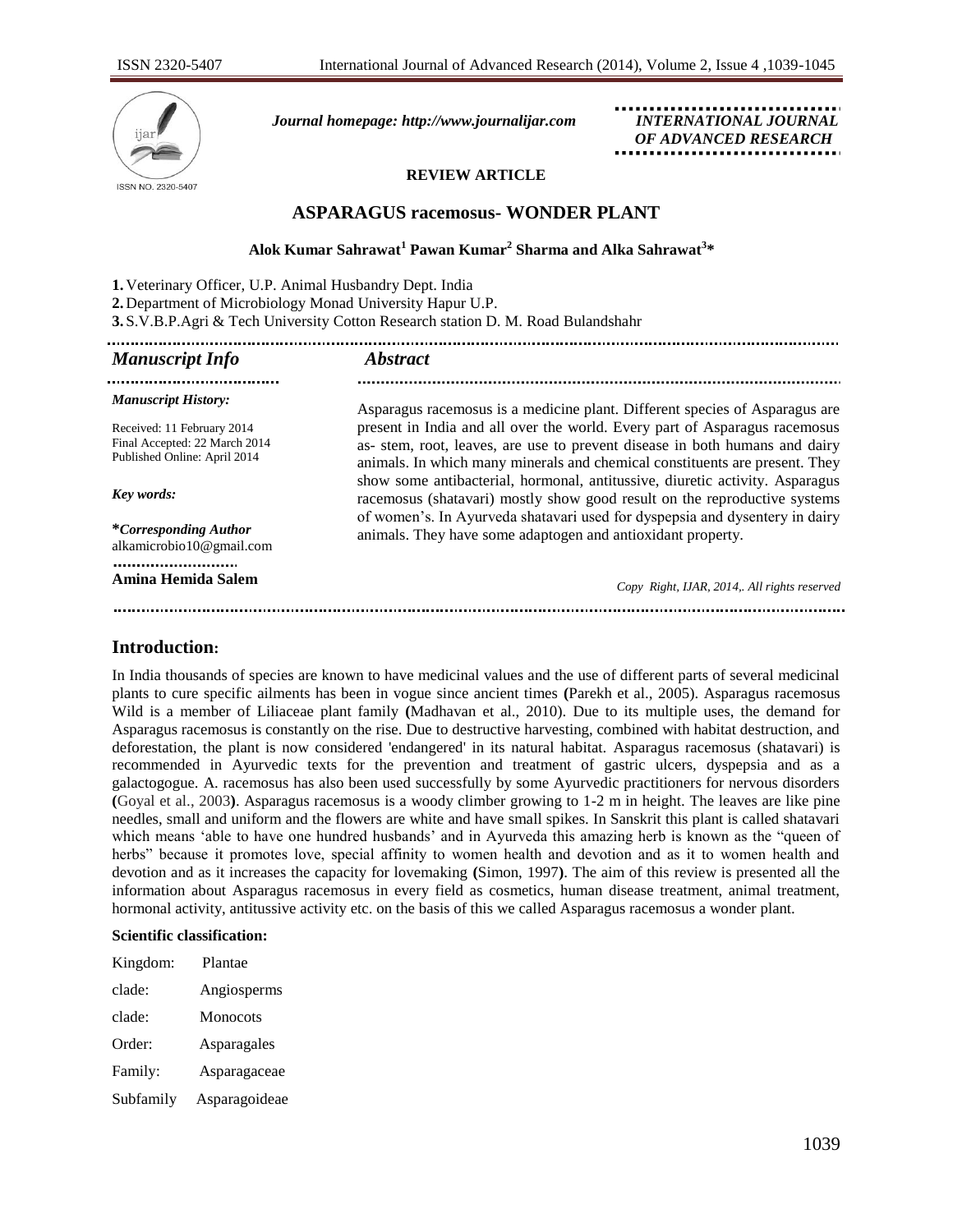Genus: Asparagus

Species: racemosus

**Binomial name:** Asparagus racemosus

## **Mineral contents:**

In A.racemosus different mineral content are present as Ca, Mg, K, Fe, Cu, Mn, Zn, Cu in different parts as root, stems, leaves, flowers, seed, and twigs.

## **Chemical constituents:**

Shatavarin IV is a glycoside of sarsasapogenin having 2 molecules of Asparagus rhamnose and 1 molecule of glucose. Sarsasapogenin and shatavarin I-IV are present in roots, leaves, and fruits of Asparagus species. Synthesis of sarsasapogenin in the callus culture of A.racemosus was also reported (Kar and Sen, 1985). A new isoflavone, 8 methoxy-5,6,4"-trihydroxyisoflavone-7-O-β-D-glucopyranoside was also reported from previously (Saxena V. K. and Chaurasia, 2001) The isolation and characterization of polycyclic alkaloid called asparagamine (Sekine et al., 1994).

## **Harmonal activity:**

Pure 9, 10-dihydrophenanthrene has been shown to interact with androgen receptors and may therefore inhibit androgen-dependent prostatic growth (Chang and Liao, 1987)

## **Antitussive activity:**

The methanol extract of Asparagus racemosus root (200 and 400 mg/kg) showed significant antitussive activity on sulfur dioxide-induced cough in mice, the cough Inhibition (40.0 and 58.5%, respectively) being comparable to that of 10-20 mg/kg of codeine phosphate (36.0 and 55.4%, respectively) (Mandal et al., 2000).

## **Diuretic activity:**

Shatavari has been shown to inhibit antidiuretic hormone (ADH) (Gaitonde and Jetmalani, 1967).

### **Toxicity:**

The LD50 is >1g/kg. No toxic effects or mortality were observed with doses ranging from 50mg/kg to 1g/kg for four weeks. Acute and sub acute (15-30 days administration) toxicity studies did not detect any changes in vital organ function tests (Rege and Thatte, 1999).

## **A.racemosus in dairy animals:**

The powdered dried root of A. racemosus is used in Ayurveda for dyspepsia, indigestion and dysentery. In Ayurveda, A. racemosus has also been mentioned for the treatment of ulcerative disorders of stomach and Parinama Sula, a clinical entity akin to the duodenal ulcer diseases (Goel and Sairam, 2002). Oral administration of powdered dried root of A. racemosus has been found to promote digestibility and dry matter intake in healthy as well as in problematic animals without disturbing rumen parameters with decreasement in protozoan counts which work as a predator for beneficial bacteria (Pradhan, 1995).

## **A. racemosus and reproductive health:**

Shatavari have beneficial effects in women and reproductive function. Asparagus racemosus is well known for its effects on the female reproductive system and used in all female related problems such as PMS and sexual debility (Frawley, 1989), ammenorrhea, dysmenorrhea, dysfunctional uterine bleeding (Swarup and Umadevi, 1988; Chopra and Simon, 2000) and gonorrhea (Thomson, 2002). It also supports deeper tissue and builds blood and so it helps to remove infertility, prepare the womb for conception, prevents miscarriage and acts as a post-partum tonic where it helps to increase lactation and normalize the uterus, prolapse of uterus and the balancing reproductive hormones level (Swarup and Umadevi, 1988; Tirtha, 1998; Mitra et al., 1999).

### *A.* **racemosus and udder health:**

Asparagus racemosus are helped in division of lobuloalveolar tissue which are destroyed after every let down of milk. The effects of intramuscular administration (250mg/ kg) of the crude alcoholic extract of the root were studied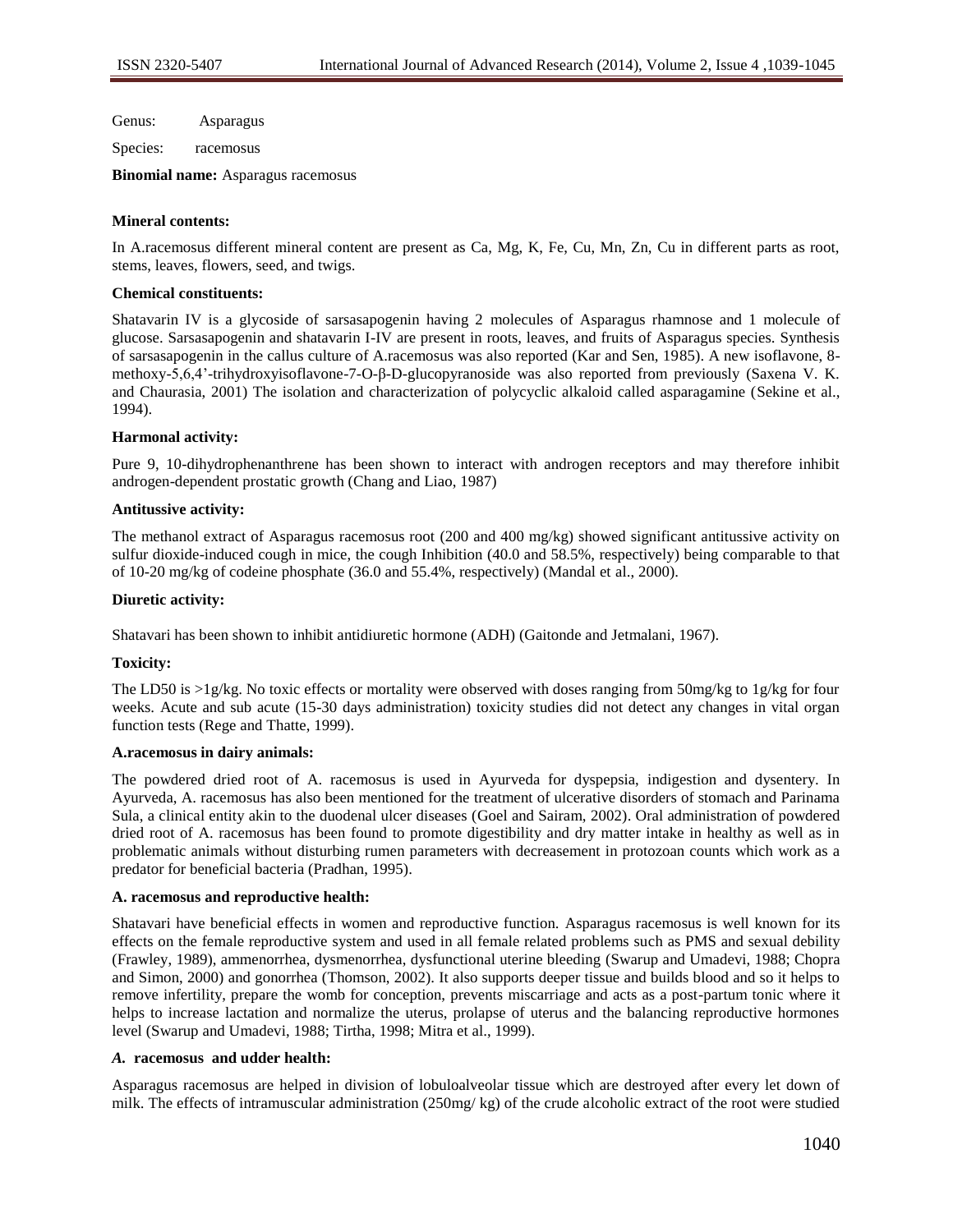in post partum, estrogen-primed and non-primed rats. The extract increased the weight of mammary glands in post partum and estrogen-primed rats and the uterine weight in estrogen-primed group. The increase in the weight of adrenals coupled with the depletion of ascorbic acid suggested the release of pituitary ACTH. Estrogen primed rats receiving the extract showed well developed lobulo-alveolar tissue with milk secretion. The mechanism of action of the extract may be through a direct action on the mammary gland or through the pituitary or pituitary adrenal axis due to the secretion of prolactin and ACTH (Jetmalani, 1967; Sabnis, 1968). A.racemosus can also be helped in the mastitis prevention through its anti-microbial properties. The main causal organisms of mastitis are Streptococci, Coliform (E. coli), Klebsiella, Pseudomonas, Proteus sp.(Singh, 1991) and alcoholic extract of the root was found to possess in vitro antibacterial activity against mentioned mastitis causing bacteria such as Streptococci, Coliform (E. coli), Klebsiella, Pseudomonas (Bhatnagar et al.,1961; Ahmad et al., 1988).

#### **A. racemosus as an oxidant:**

Antioxidants are intimately involved in the prevention of cellular damage the common pathway for cancer, aging, and a variety of diseases. Asparagus racemosus possess antioxidant properties. Methanolic extract (100mg/kg BW) given to orally for 15 days and it increase the antioxidant defense, that is enzymes superoxidase dimutase, catalase and ascorbic acid, increase significantly whereas a significantly decrease in lipid peroxidation (Bhatnagar et al., 2005). The anti oxidant properties was found due to presence of Isoflavons specially racemofuran, asparagamine A and racemosol (Wiboonpun et al., 2004).

### *A.* **racemosus as adaptogen:**

Adoptability is probably the most distinct characteristics of the life in animal kingdom. Dr. Hans Seyle defines stress as the sum of all non specific response of the body to any external stimuli acting up on it. Perhaps adoptability is the single most important property of animals and it found naturally in all the animals more or less (Azmathulla and Hule, 2006). The dairy animals are directly more exposed to the environment and suffer severely to environmental stress. Some time it increases beyond the limit and consequently reduction in productivity and reproductively in terms of quality and quantity both. There are few places in the world and none in India where the natural climate continuously remain optimum for dairy animals. Therefore, it is a dire need that some herbal supplementary measure should be adopted with stress remover managemental practices to overcome the stress effect effectively. Asparagus racemosus one of the best ado pathogenic herb, which can be easily used in dairy animal. As it proved that supplementation of standardize extract of Asparagus racemosus along with some other herbs (EuMil 100mg/kg BW 14 days) normalized the perturbed regional noradrenaline, dopamine, and 5- hydroxytryptamine concentration, induced by chronic stress (Azmathulla and Hule, 2006; Bhattacharya et al., 2002; Muruganandan et al., 2002).

# **Conclusion:**

After study we conclude that the Asparagus racemosus has many medicinal properties. In India it use many years in ayurveda. The use of this is very useful and supported for animals and human beings.

# **References:**

**Ahmad, N., Mehmood Z. and Mohammad. (1998):** Screening of some Indian medicinal plants for their antimicrobial properties. J Ethnopharmacol, 62:183-19.

**Azmathulla, S. and Hule, A.K. (2006):** Evaluation of adaptogenic activity profile of herbal formulation. Indian J. Exp. Biol., 44: 574- 579.

**Bhatnagar, M., Sisodia, S.S. and Bhatnagar R. (2005):** Antiulcer and antioxidant activity of Asparagus racemosus wild and Withania somnifera dunal in rats. Ann N Y Acad Sci., 1056: 261-78.

**Bhatnagar, S.S., Santapau, H., Desa, J.D., Mamar, A.C., Ghadielly, N.C. and Solomon, M.J. (1961):** Biological Activity of Indian Medicinal Plants: Part I. Anti-bacterial, anti-tubercular, and anti-fungal action. Indian J Med Res., 49: 799–813.

**Bhattacharya, A., Murugandam, A.V., Kumar, V. and Bhattacharya. S.K. (2002):** Effect of polyherbal formulation, EuMil, on neurochemical perturbations induced by chronic stress. Indian J Exp Biol., 40: 1161–1163.

**Chang, C.S. and Liao, S.S. (1987):** Topographic recognition of cyclic hydrocarbons and related compounds by receptors for androgens, estrogens, and glucocorticoids. J Steroid Biochem., 27: 123-131

**Chaturvedi, G.N. and Singh. R.H. (1965):** Experimental study on anti arthritic effect on certain indigenous drugs, Indian J. Med. Res., 53(1): 71-80.

**Chopra, D. and Simon, D. (2000):** The Chopra Center Herbal Handbook. New York, NY: Three Rivers Press 219: 73-75.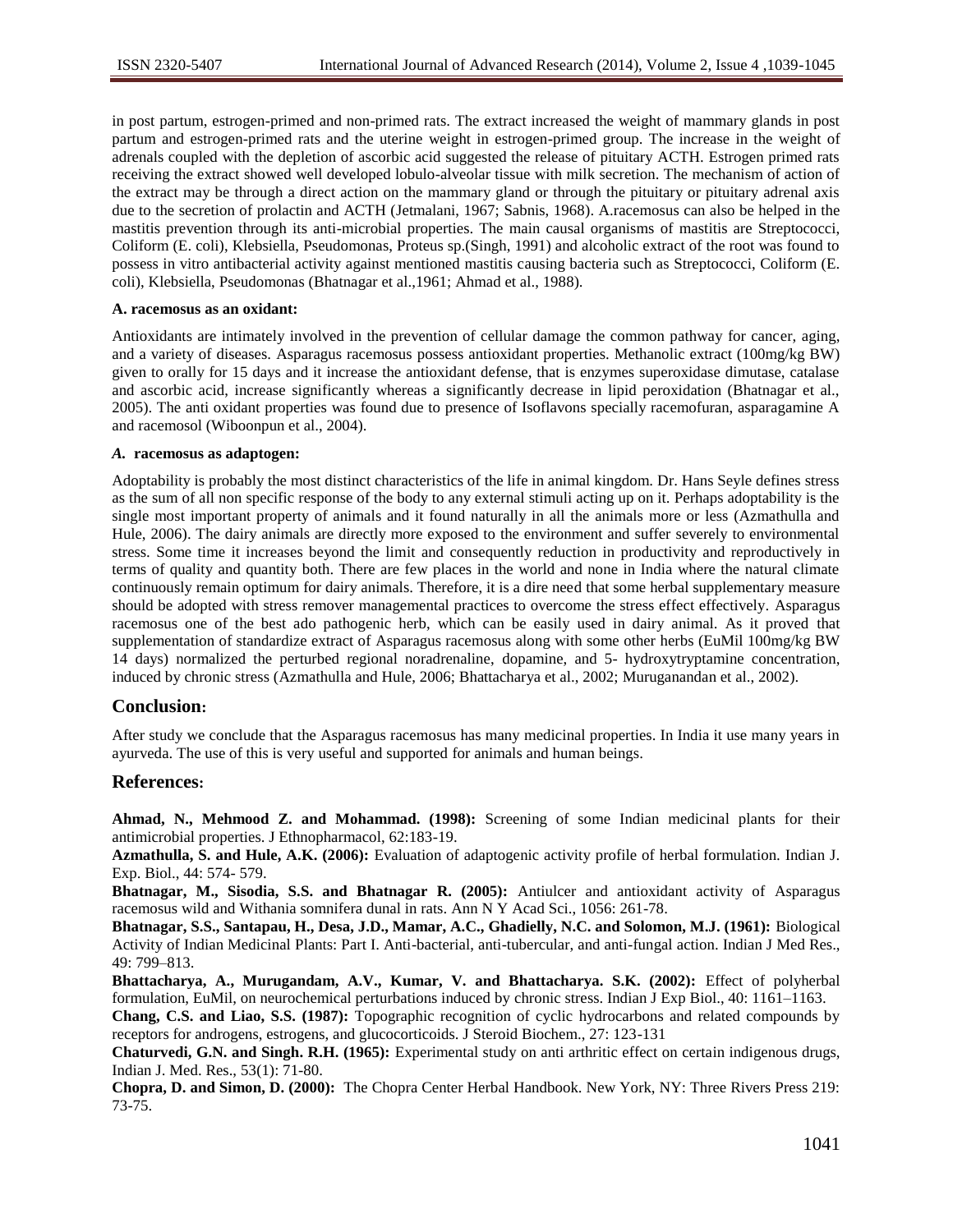**Choudhary, B.K. and Kar, A. (1992):** Mineral contents of Asparagus racemosus. Letter to the Editor, Indian Drugs, 29: 623.

**Dahanukar, S.A. and Thatte, U.M. (1997):** Current status of ayurveda in phytomedicine. Phytomedicine 4**:** 359- 368.

**Frawley, D. (1989):** Ayurvedic Healing: A Comprehensive Guide. Salt Lake City, UT:Passage Press, 200-211.

**Gaitonde, B.B. and Jetmalani, M.H. (1969):** Antioxytocic action of saponin isolated from Asparagus racemosus willd (Shatavari) on uterine muscle. Arch Int Pharmacodyn Ther., 179:121-129.

**Goel, R.K. and Sairam, K. (2002):** Anti-ulcer drugs from indigenous sources with emphasis on Musa sapientum, Tamrabhasma, Asparagus racemosus and Zingiber officinale, Indian J. Pharmacol. 34(2): 100-110.

**Goyal, R.K., Singh, J. and Lal, H. (2003):** Asparagus racemosus--an update, Indian Journal of Medical Sciences, 57 (9): 408-414.

**Jetmalani, M. (1967):** J. Res. Ind. Med., 2(1): 1- 9.

**Kapoor, L.D. (1990):** Handbook of Ayurvedic Medicinal Plants. Boca Raton, FL CRC. Press, 56

**Kar, D.K. and Sen S. (1985):** Sarsasapogenin in callus culture of Asparagus racemosus. Curr Sci., 54: 585.

**Madhavan. V., Tijare, R.D., Mythreyi, R., Gurudeva, M.R. and Yoganarasimhan. S.N. (2010):** Pharmacognostical studies on the root tubars of Asparagus gonoclados Baker- Alternate source for the Ayurvedic drug satavari. Indian, J. nature. Resour., **1**(1): 57-62.

**Mandal, S.C., Kumar, C.K.A., Mohana, L.S. Sinha, S., Murugesan, T. and. Saha. B.P. (2000):** Antitussive effect of Asparagus racemosus root against sulfur dioxideinduced cough in mice. Fitoterapia. 71:686-689.

**Mitra, S.K., Gopumadhavan, S., Venkataranganna, M.V., Sharma, D.N.K. and Anturlikar. (1999):** Uterine tonic activity of U-3107, a herbal preparation in rats. Indian Journal of Pharmacology. 31(3):200-203.

**Muruganandan, A.V. (2002):** Indian J Exp Biol. 40: 1151-1160.

**Parekh. J., Darshana, J. and Sumitra, C. (2005):** Efficacy of aqueous and methanol extracts of some medicinal plants for potential antibacterial activity, J. Biolo., 29: 203-210

**Pradhan, N.R. (1995):** Therapeutic efficacy of herbosal a herbal digestive tonic for ruminents. Indian Vet. J. 72(2): 195-197.

**Rajbhandari, M., Wegner, U., Jülich, M., Schöpke, T. and Mentel. R. (2001):** Screening of Nepalese medicinal plants for antiviral activity. J Ethnopharmacol, 74: 251-255.

**Rege, N.N., H.M. and Isaac, A. (1989):** Immunotherapeutic modulation of intraperitoneal adhesions by Asparagus racemosus. J Postgrad Med, 3: 199 – 203.

**Rege, N.N., Thatte, U.M. and. Dahanukar. S.A. (1999):** Adaptogenic properties of six Rasayana herbs used in Ayurvedic medicine. Phytother Res., 13:275-291.

**Sabnis, P.B. (1968):** Indian Journal of Experimental Biology. 6:55-58.

**Sairam, K., Priyambada, S., Aryya, N.C. and Goel. R.K. (2003):** Gastroduodenal ulcer protective activity of Asparagus racemosus an experimental, biochemical and histological study, J Ethnopharmacol, 86:1-10.

**Saxena, V.K. and Chaurasia, S. (2001):** A new isoflavone from the roots of Asparagus racemosus, Fitoterapia, 72: 307–9.

**Sekine, T., Fukasawa, N., Kashiwagi, Y., Ruangrungsi, N. and Murakoshi. I. (1994):** Structure of asparagamine A: A novel polycyclic alkaloid from Asparagus racemosus. Chem Pharm Bull, 42: 1360–1362.

**Sharma, S., Dahanukar, S. and Karandikar, S.M. (1986):** Effects of long-term administration of the roots of Ashwagandha (withania somnifera) and shatavari (Asparagus racemosus) in rats. Indian Drugs. 23:133-139.

**Simon, D. (1997):** The Wisdom of Healing. New York, NY: Harmony Books: 148.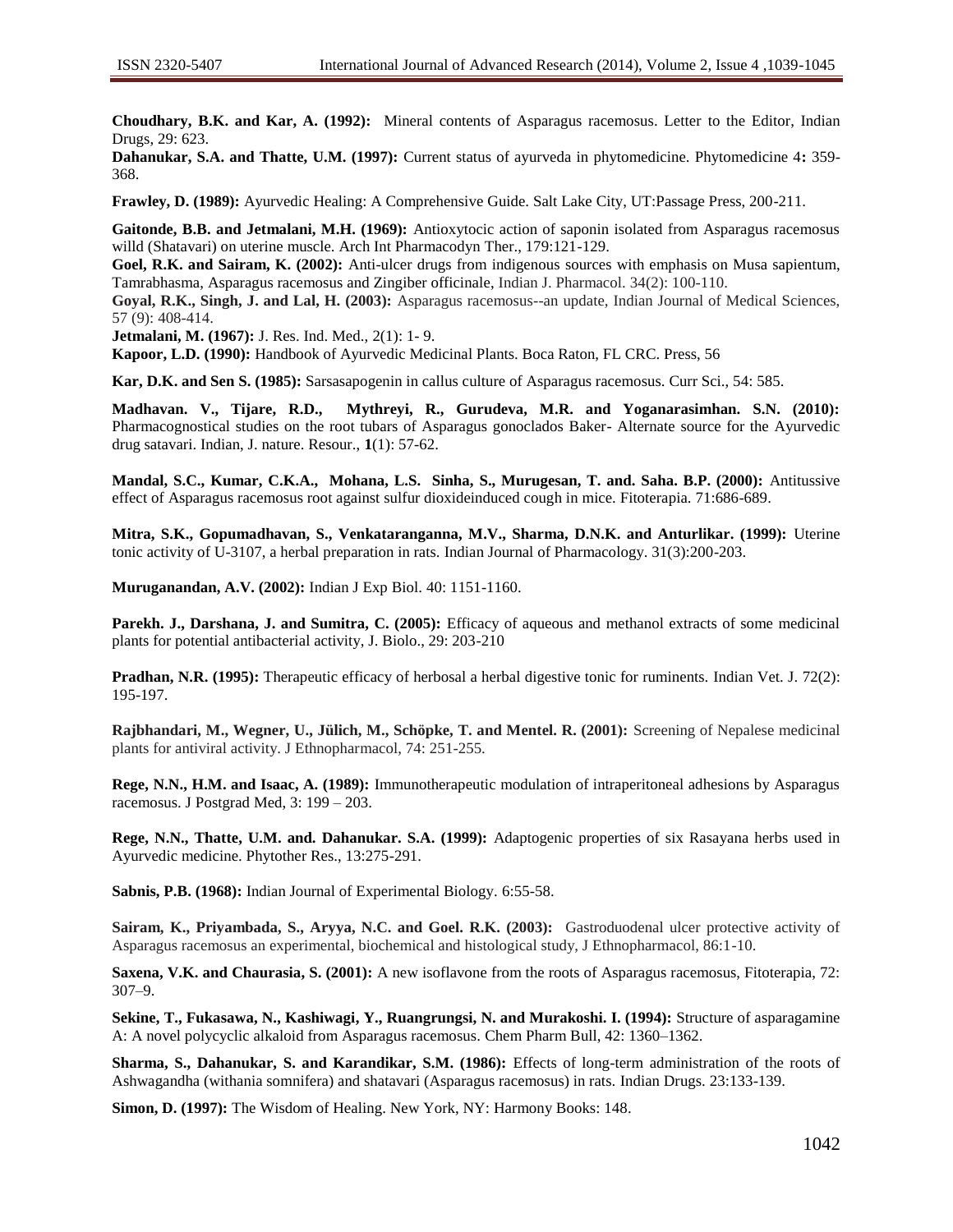**Singh, P.J. (1991):** Studies on mastitis at machine milked farms in Punjab. MVSc. Thesis, Punjab Agricultural University, Ludhiana, India.

**Swarup, A. and Umadevi, K. (1988):** Obs. & Gynae. Today (III) 6: 369-672.

**Thomson, M. (2002):** Herbal Monograph– Asparagus racemosus, Phytomedicine, NSW, Australia **Tirtha, S.S. (1998):** The Ayurvedic Encyclopedia.Bayville, NY: Ayurvedic Holistic Center Press: 102-103. **Wiboonpun, N., Phuwapraisirisan, P. and Tip-pyang. S. (2004):** Identification of antioxidant compound from Asparagus racemosus. Phytother. Res., 18: 771-773.



**Figure: 1Image of A.racemosus**



**Figure: 2 long leaf of Asparagus racemosus Table: 1 Different species of Asparagus with author name**

| <b>Author name</b> | <b>Species name</b>       | <b>Images</b> |
|--------------------|---------------------------|---------------|
| <b>LAM</b>         | Asparagus africanus       |               |
| (L.) oberm         | Asparagus aethiopicus     |               |
| (L.) druce         | <b>Asparagus falcatus</b> |               |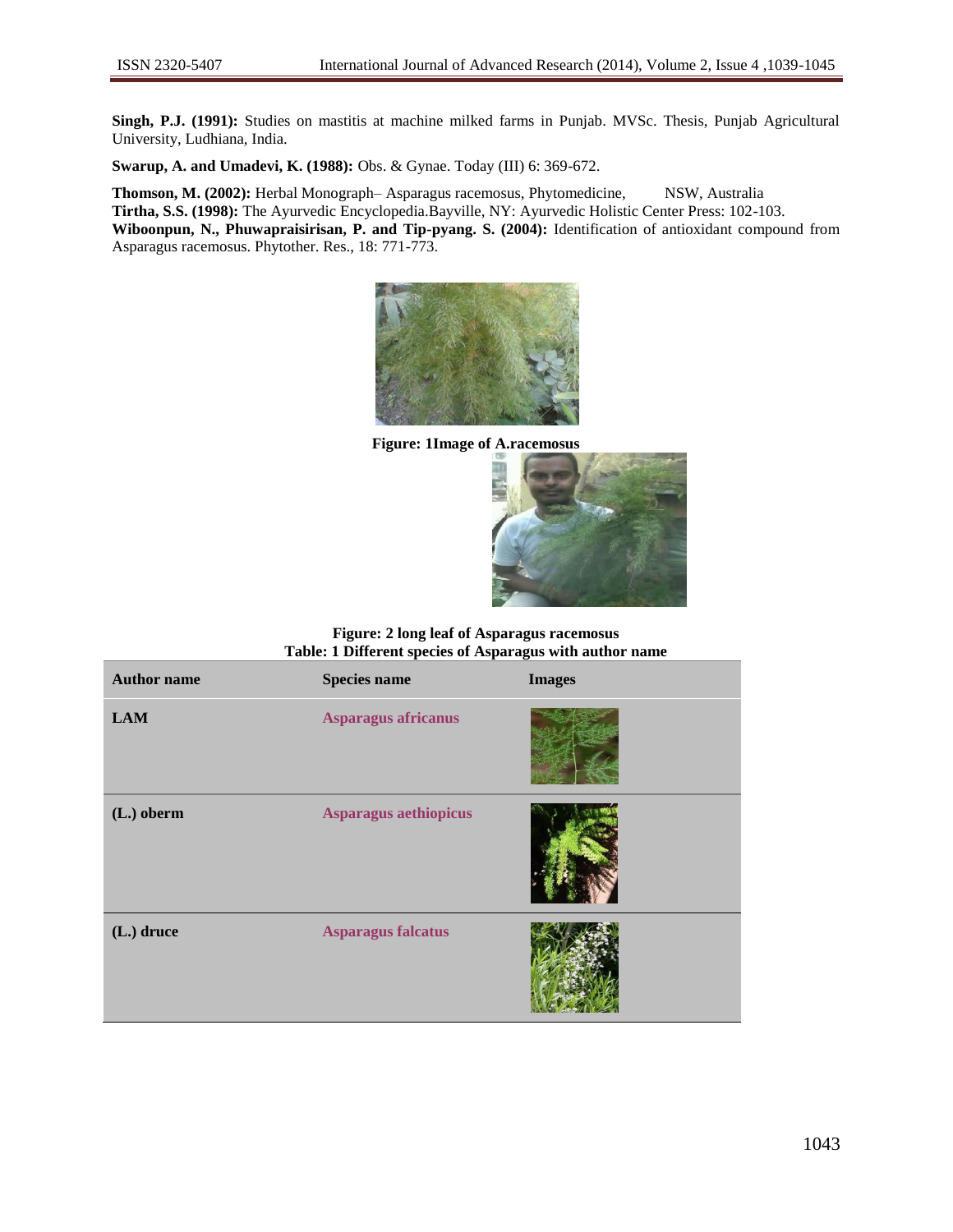| L.            | Asparagus officinalis |  |
|---------------|-----------------------|--|
| Kunth(jessop) | Asparagus setaceus    |  |
| <b>Baker</b>  | Asparagus virgatus    |  |
| <b>Willed</b> | Asparagus racemosus   |  |

**Table: 2 Mineral contents in different part of Asparagus racemosus (Dry plant material figures in g/100gms) are given below (Choudhary and Kar, 1992).**

| Element                 | Root  | <b>Stem</b> | Leaves | Twigs | <b>Flowers</b> | Seeds |
|-------------------------|-------|-------------|--------|-------|----------------|-------|
| Ca                      | 0.192 | 0.115       | 0.115  | 0.417 | 0.424          | 0.022 |
| Mg                      | 0.100 | 0.043       | 1.300  | 0.430 | 0.340          | 0.050 |
| K                       | 2.05  | 1.63        | 1.29   | 3.47  | 4.79           | 1.78  |
| Fe                      | 0.004 | 0.002       | 0.010  | 0.004 | 0.007          | 0.003 |
| Figures in microgram/gm |       |             |        |       |                |       |
| Cu                      | 3.28  | 3.45        | 3.13   | 4.33  | 13.03          | 4.55  |
| Zn                      | 39.17 | 30.04       | 64.95  | 36.38 | 117.97         | 30.39 |
| Mn                      | 9.73  | 5.50        | 48.29  | 21.82 | 28.14          | 6.41  |
| Co                      | 12.41 | 18.40       | 29.46  | 17.91 | 43.46          | 10.41 |

**Table: 3 Medicinal uses of Asparagus racemosus**